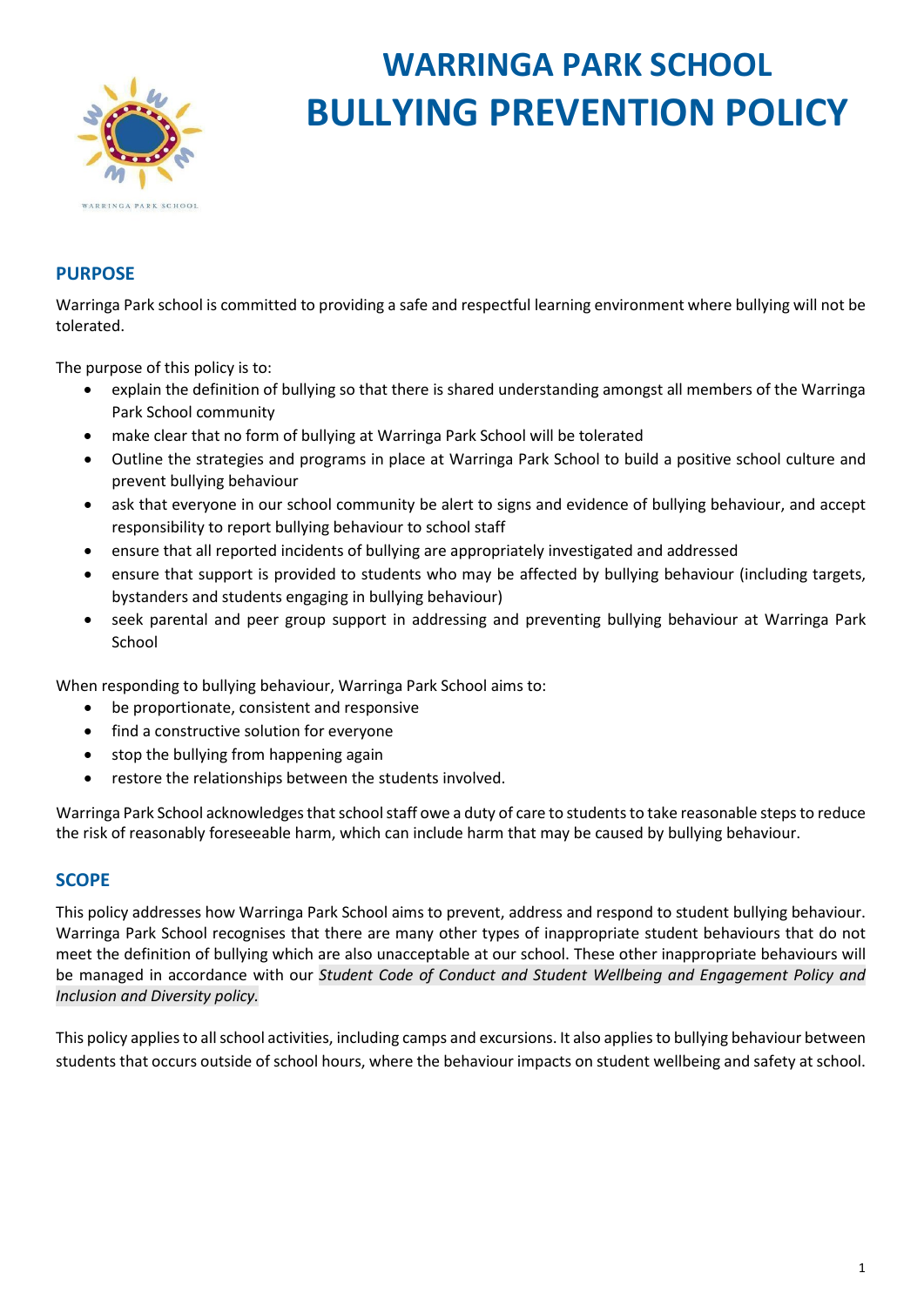## **POLICY**

#### **DEFINITIONS**

### **Bullying**

In 2018 the Education Council of the Council of Australian Governments endorsed the following definition of bullying for use by all Australian schools:

*Bullying is an ongoing and deliberate misuse of power in relationships through repeated verbal, physical and/or social behaviour that intends to cause physical, social and/or psychological harm. It can involve an individual or a group misusing their power, or perceived power, over one or more persons who feel unable to stop it from happening.*

*Bullying can happen in person or online, via various digital platforms and devices and it can be obvious (overt) or hidden (covert). Bullying behaviour is repeated, or has the potential to be repeated, over time (for example, through sharing of digital records)*

*Bullying of any form or for any reason can have immediate, medium and long-term effects on those involved, including bystanders. Single incidents and conflict or fights between equals, whether in person or online, are not defined as bullying.* 

Bullying has three main features:

- It involves a misuse of power in a relationship
- It is ongoing and repeated, and
- It involves behaviours that can cause harm.

Bullying can be:

- 1. *direct* physical bullying e.g. hitting, tripping, and pushing or damaging property.
- 2. *direct* verbal bullying e.g. name calling, insults, homophobic or racist remarks, verbal abuse.
- 3. *indirect* bullying e.g. spreading rumours, playing nasty jokes to embarrass and humiliate, mimicking, encouraging others to socially exclude a person and/or damaging a person's social reputation or social acceptance.

*Cyberbullying* is direct or indirect bullying behaviours using digital technology. For example via a mobile device, computers, chat rooms, email, social media, etc. It can be verbal, written and include images, video and/or audio.

#### **Other distressing and inappropriate behaviours:**

Many distressing and inappropriate behaviours may not constitute bullying even though they are unpleasant. Students who are involved in or who witness any distressing and inappropriate behaviours should report their concerns to school staff and our school will follow the *Student Welfare and Engagement Policy* and *Inclusion policy*.

*Mutual conflict* involves an argument or disagreement between people with no imbalance of power. In incidents of mutual conflict, generally, both parties are upset and usually both want a resolution to the issue. Unresolved mutual conflict can develop into bullying if one of the parties targets the other repeatedly in retaliation.

*Social rejection or dislike* is not bullying unless it involves deliberate and repeated attempts to cause distress, exclude or create dislike by others.

*Single-episode acts* of nastiness or physical aggression are not the same as bullying. However, single episodes of nastiness or physical aggression are not acceptable behaviours at our school and may have serious consequences for students engaging in this behaviour. Warringa Park School will use its Student Wellbeing and Engagement Policy to guide a response to single episodes of nastiness or physical aggression.

*Harassment* is language or actions that are demeaning, offensive or intimidating to a person. It can take many forms, including sexual harassment and disability harassment.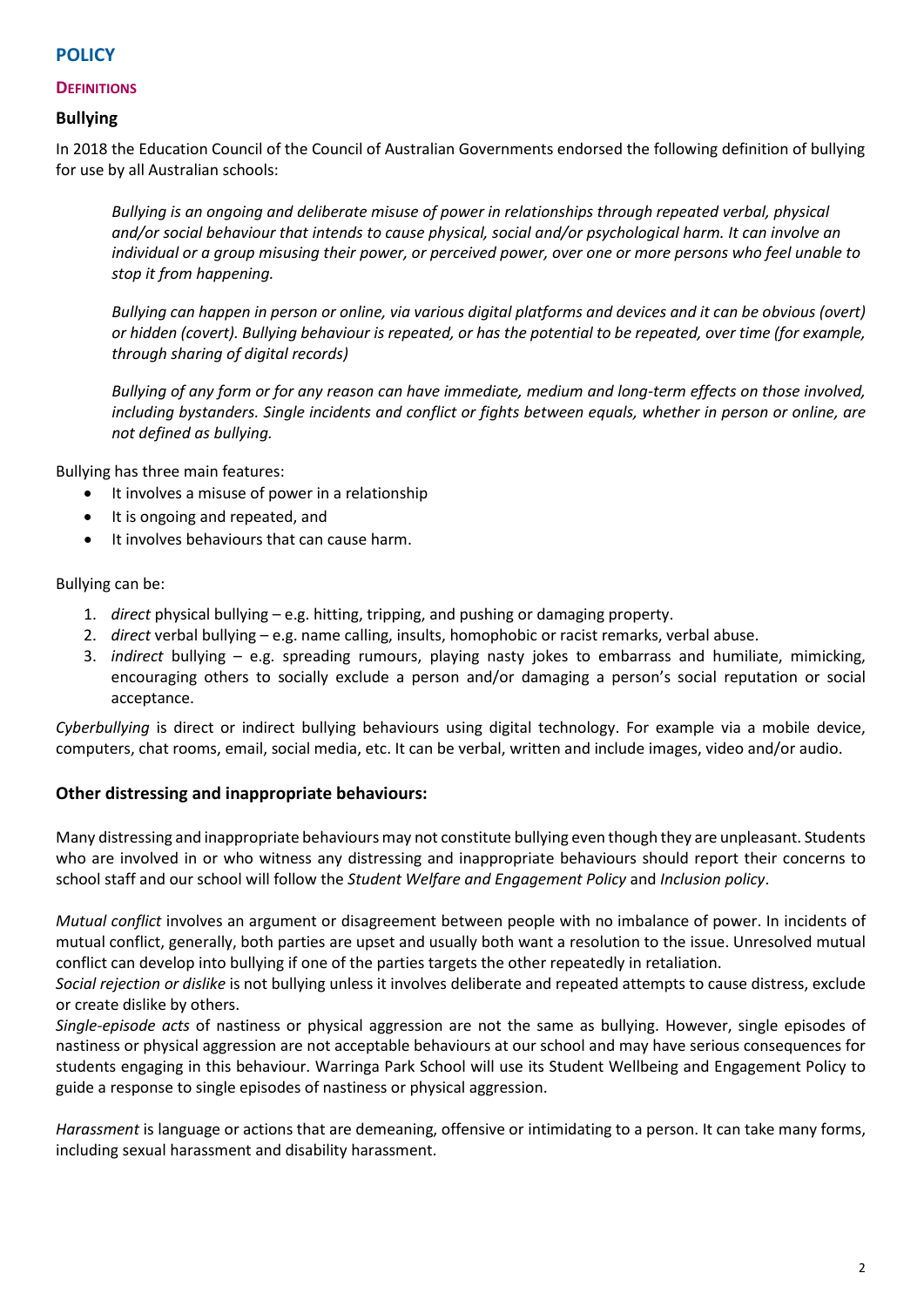*Discrimination* is behaviour that treats someone unfavourably because of a personal characteristic (for example, race, religious belief or activity, disability, sex or intersex status, gender identity or sexual orientation).

Discrimination, harassment, and any other inappropriate behaviour is not tolerated at our school and there may be serious consequences for students engaging in this behaviour. This includes any form of racism, religious or disability discrimination, sexism, homophobia, transphobia, or any other behaviour that targets an individual or group. Further information about discrimination and harassment, including definitions, is set out in our Inclusion and Diversity Policy.

## **Bullying Prevention:**

Warringa Park School has a number of programs and strategies in place to build a positive and inclusive school culture. We strive to foster a school culture that prevents bullying behaviour by modelling and encouraging behaviour that demonstrates acceptance, kindness and respect.

Bullying prevention at Warringa Park School is proactive and is supported by research that indicates that a whole school, multifaceted approach is the most effect way to prevent and address bullying. At our school:

- We have a positive school environment that provides safety, security and support for students and promotes positive relationships and wellbeing.
- We strive to build strong partnerships between the school, families and the broader community that means all members work together to ensure the safety of students.
- Teachers are encouraged to incorporate classroom management strategies that discourage bullying and promote positive behaviour.
- A range of year level incursions and programs are planned for each year to raise awareness about bullying and its impacts. Eg MATE Bystander (Secondary), Life Education (Primary)
- In the classroom, our Respectful Relationship's curriculum promotes and models respect, positive attitudes and behaviours. It teaches our children how to build healthy relationships, resilience and confidence.
- Students are encouraged to look out for each other and to talk to teachers and older peers about any bullying they have experienced or witnessed.
- We participate in the National Day of Action against Bullying and Violence.
- We identify and implement evidence-based programs and initiatives from the **Schools Mental Health Menu** that are relevant to preventing and addressing bullying and help us to build a positive and inclusive school climate.
- We strive to build strong partnerships between the school, families and the broader community that means all members work together to ensure the safety of students.
- We participate in the Respectful Relationships initiative, which aims to embed a culture of respect and equality across our school.
- We celebrate the diverse backgrounds of members of our school community and teach multicultural education, including Aboriginal History, to promote mutual respect and social cohesion.
- We participate in the Safe Schools program to help us foster a safe environment that is supportive and inclusive of LGBTIQ+ students.
- Teachers are encouraged to incorporate classroom management strategies that discourage bullying and promote positive behaviour.
- A range of year level incursions and programs are planned for each year to raise awareness about bullying and its impacts.
- In the classroom, our social and emotional learning curriculum teaches students what constitutes bullying and how to respond to bullying behaviour assertively. This promotes resilience, assertiveness, conflict resolution and problem solving.
- We promote upstander behaviour as a way of empowering our students to positively and safely take appropriate action when they see or hear of a peer being bullied.
- The Peer Support Program and the Peer Mediation program encourage positive relationships between students in different year levels. We seek to empower students to be confident communicators and to resolve conflict in a non-aggressive and constructive way.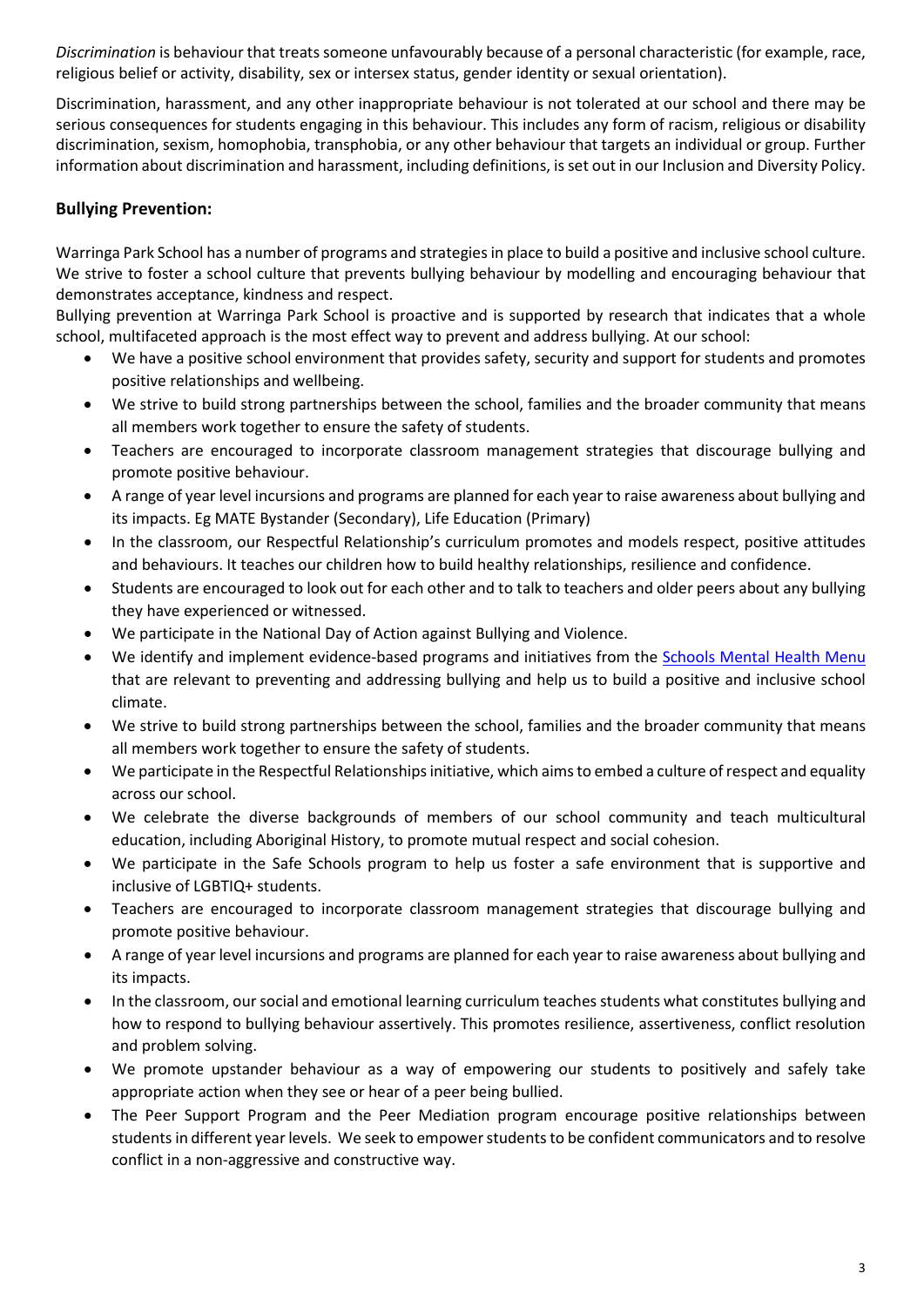- Students are encouraged to look out for each other and to talk to teachers and older peers about any bullying they have experienced or witnessed.
- We participate in the National Day of Action against Bullying and Violence.

For further information about our engagement and wellbeing initiatives, please see our Student Wellbeing and Engagement policy/Student Engagement Policy.

## **INCIDENT RESPONSE**

#### **Reporting concerns to Warringa Park School**

Bullying is not tolerated at our school. We ensure bullying behaviour is identified and addressed with appropriate and proportionate consequences. All bullying complaints will be taken seriously and responded to sensitively.

Students who may be experiencing bullying behaviour, or students who have witnessed bullying behaviour, are encouraged to report their concerns to school staff as soon as possible.

Our ability to effectively reduce and eliminate bullying behaviour is greatly affected by students and/or parents and carers reporting concerning behaviour as soon as possible, so that the responses implemented by Warringa Park School are timely and appropriate in the circumstances.

We encourage students to speak to their teacher, team leader or Wellbeing support person. However, students are welcome to discuss their concerns with any trusted member of staff including (teachers, wellbeing staff, leadership) Parents or carers who develop concerns that their child is involved in, or has witnessed bullying behaviour at Warringa Park School should contact a member of the school leadership team on 9749 5774

#### **Investigations**

When notified of alleged bullying behaviour, school staff are required to:

- 1. record the details of the allegations in Compass and
- 2. inform the team leader, Student Wellbeing Team, Assistant Principal, Principal.

The Leadership team is responsible for investigating allegations of bullying in a timely and sensitive manner. To appropriately investigate an allegation of bullying, a member of the leadership team may:

- speak to the those involved in the allegations, including the target/s, the students allegedly engaging in bullying behaviour/s and any witnesses to the incidents
- speak to the parents of the students involved
- speak to the teachers of the students involved
- take detailed notes of all discussions for future reference
- obtain written statements from all or any of the above.

All communications in the course of investigating an allegation of bullying will be managed sensitively. Investigations will be completed as quickly as possible to allow for the behaviours to be addressed in a timely manner.

The objective of completing a thorough investigation into the circumstances of alleged bullying behaviour is to determine the nature of the conduct and the students involved. A thorough understanding of the alleged bullying will inform staff about how to most effectively implement an appropriate response to that behaviour.

Serious bullying, including serious cyberbullying, is a criminal offence and may be referred to Victoria Police. For more information, see: [Brodie's Law.](http://www.education.vic.gov.au/about/programs/bullystoppers/Pages/advicesheetbrodieslaw.aspx)

#### **Responses to bullying behaviours**

When the investigator has sufficient information to understand the circumstances of the alleged bullying and the students involved, a number of strategies may be implemented to address the behaviour and support affected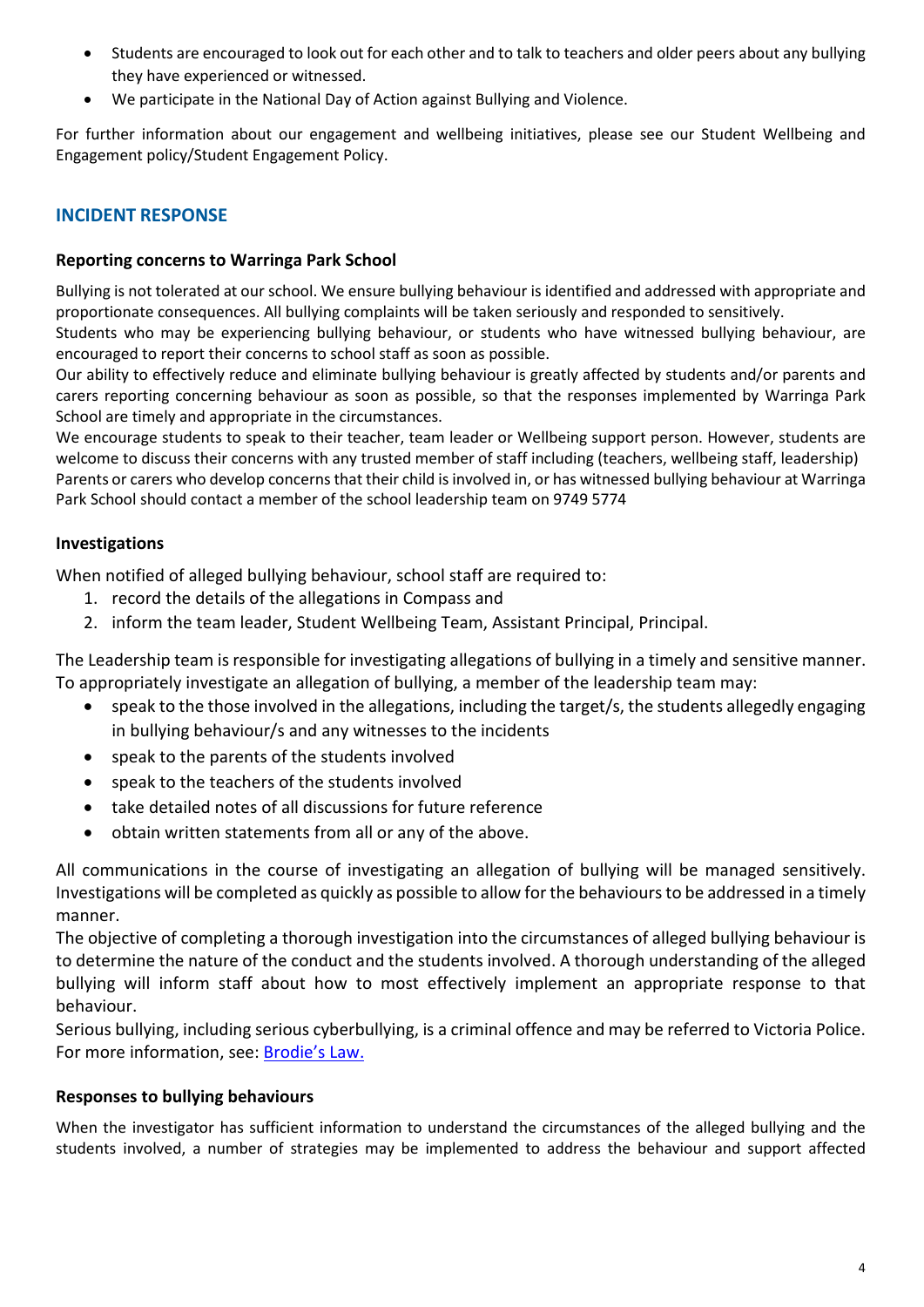students in consultation with school staff i.e. Student Wellbeing Team, teachers, SSS, Assistant Principal, Principal, Department of Education and Training specialist staff etc.

There are a number of factors that will be considered when determining the most appropriate response to the behaviour. When making a decision about how to respond to bullying behaviour, Warringa Park School will consider:

- the age and maturity of the students involved
- the severity and frequency of the bullying, and the impact it has had on the target student
- whether the student/s engaging in bullying behaviour have displayed similar behaviour before
- whether the bullying took place in a group or one-to-one context
- whether the students engaging in bullying behaviour demonstrates insight or remorse for their behaviour
- the alleged motive of the behaviour, including any element of provocation.

Warringa Park School may implement all, or some of the following responses to bullying behaviours:

- Offer wellbeing support, including referral to the Student Wellbeing Team, Mental Health Practitioner, Student Support Services, external provider to:
	- o the target student or students
	- o the students engaging in the bullying behaviour
	- o affected students, including witnesses and/or friends of the target student.
- Facilitate a restorative practice meeting with all or some of the students involved. The objective of restorative practice is to repair relationships that have been damaged by bringing about a sense of remorse and restorative action on the part of the person who has bullied someone and forgiveness by the person who has been bullied.
- Facilitate a mediation between some or all of the students involved to help to encourage students to take responsibility for their behaviour and explore underlying reasons for conflict or grievance. Mediation is only suitable if all students are involved voluntarily and demonstrate a willingness to engage in the mediation process.
- Facilitate a process using the Support Group Method, involving the target student(s), the students engaging in bullying behaviour and a group of students who are likely to be supportive of the target(s).
- Implement a Method of Shared Concern process with all students involved in the bullying.
- Facilitate a Student Support Group meeting and/or Behaviour Support Plan for affected students.
- Prepare a Safety Plan or Individual Management Plan restricting contact between target and students engaging in bullying behaviour.
- Provide discussion and/or mentoring for different social and emotional learning competencies of the students involved
- Monitor the behaviour of the students involved for an appropriate time and take follow up action if necessary.
- Implement cohort, year group, or whole school targeted strategies to reinforce positive behaviours,
- Implement proportionate disciplinary consequences for the students engaging in bullying behaviour, which may include removal of privileges, suspension and/or expulsion consistent with our Student Wellbeing and Engagement policy, the Ministerial Order on Suspensions and Expulsions and any other relevant Department policy.
- Offer counselling support to the target student or students, including referrals to i.e., the Student Wellbeing Team, SSS, external provider.
- Offer counselling support to the students engaging in bullying behaviour, including referral to i.e., the Student Wellbeing Team, SSS, external provider.
- Offer counselling support to affected students, including witnesses and/or friends of the target student, including referral to i.e. the Student Wellbeing Team, SSS, external provider.
- Facilitate a restorative practice meeting with all or some of the students involved. The objective of restorative practice is to repair relationships that have been damaged by bringing about a sense of remorse and restorative action on the part of the person who has bullied someone and forgiveness by the person who has been bullied.
- Facilitate a mediation between some or all of the students involved to help to encourage students to take responsibility for their behaviour and explore underlying reasons for conflict or grievance. Mediation is only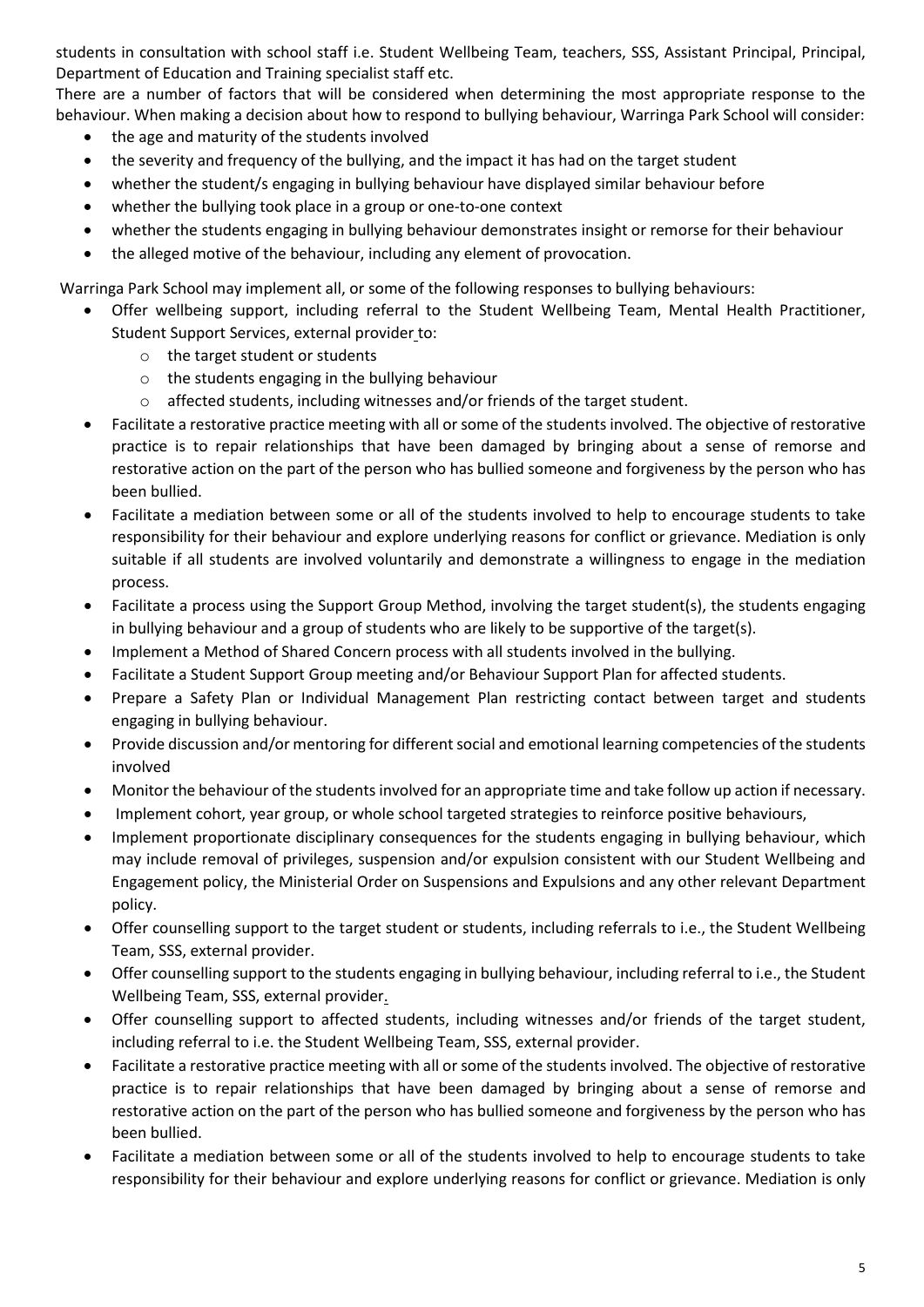suitable if all students are involved voluntarily and demonstrate a willingness to engage in the mediation process.

- Facilitate a Student Support Group meeting and/or Behaviour Support Plan for affected students.
- Prepare a Safety Plan or Student Contract restricting contact between target and students engaging in bullying behaviour.
- Provide discussion and/or mentoring for different social and emotional learning competencies of the students involved, including youth mentoring, Respectful Relationships, Student Wellbeing support
- Monitor the behaviour of the students involved for an appropriate time and take follow up action if necessary.
- Implement year group targeted strategies to reinforce positive behaviours, for example PBIS focus or Bystander training
- Implement disciplinary consequences for the students engaging in bullying behaviour, which may include removal of privileges, detention, suspension and/or expulsion consistent with our Student Wellbeing and Engagement policy, the Ministerial Order on Suspensions and Expulsions and any other relevant Department policy.

Warringa Park School understands the importance of monitoring and following up on the progress of students who have been involved in or affected by bullying behaviour. Where appropriate, school staff will also endeavour to provide parents and carers with updates on the management of bullying incidents.

Danielle Heckmann Assistant Principal Wellbeing and Innovation is responsible for maintaining up to date records of the investigation of and responses to bullying behaviour.

## **FURTHER INFORMATION AND RESOURCES**

This policy should be read in conjunction with the following school policies:

- Statement and Enactment of School philosophy Policy
- Student Wellbeing and Engagement Policy
- Parent Complaints Policy
- Duty of Care Policy
- Inclusion and Diversity Policy

The following websites and resources provide useful information on prevention and responding to bullying, as well as supporting students who have been the target of bullying behaviours:

- [Bully Stoppers](https://bullyingnoway.gov.au/PreventingBullying/Planning/Pages/School-policy.aspx)
- [Kids Helpline](https://kidshelpline.com.au/)
- [Lifeline](https://www.lifeline.org.au/)
- [Bullying. No way!](https://bullyingnoway.gov.au/PreventingBullying/Planning/Pages/School-policy.aspx)
- [Student Wellbeing Hub](https://www.studentwellbeinghub.edu.au/)
- [Office of the eSafety Commissioner](https://www.esafety.gov.au/)
- [Australian Student Wellbeing Framework](https://www.studentwellbeinghub.edu.au/resources/detail?id=dd6b5222-d5c5-6d32-997d-ff0000a69c30#/)
- **[Bully Stoppers](https://www.education.vic.gov.au/about/programs/bullystoppers/Pages/default.aspx)**
- [Report racism or religious discrimination in schools](https://www.vic.gov.au/report-racism-or-religious-discrimination-schools)
- [Kids Helpline](https://kidshelpline.com.au/)
- [ReachOut Australia](https://au.reachout.com/)
- [Lifeline](https://www.lifeline.org.au/)
- [Bullying. No way!](https://bullyingnoway.gov.au/)
- [Student Wellbeing Hub](https://www.studentwellbeinghub.edu.au/)
- [eSafety Commissioner](https://www.esafety.gov.au/)
- [Australian Student Wellbeing Framework](https://studentwellbeinghub.edu.au/educators/resources/australian-student-wellbeing-framework/)

## **REVIEW CYCLE**

This policy will be reviewed every 2 years, or earlier as required following an incident or analysis of new research or school data relating to bullying, to ensure that the policy remains up to date, practical and effective.